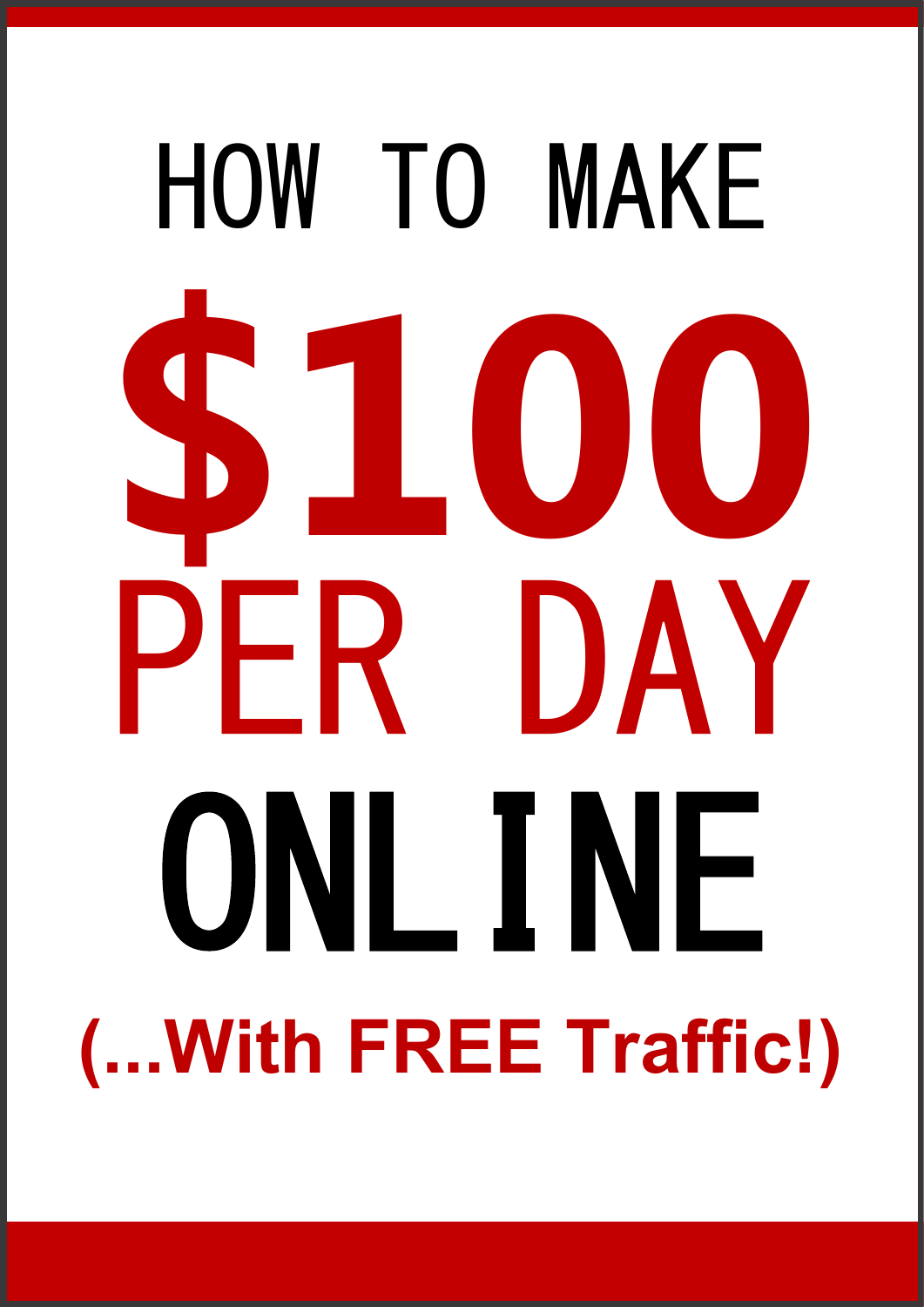## **Legal Disclaimer**

Before you scroll down and read anything in this Guide, you need to be fully aware of the following...

**Income Disclaimer:** This document contains strategies, marketing methods and other business advice that, regardless of my own results and experience, may not produce the same results (or any results) for you. I make absolutely no guarantee, expressed or implied, that by following the advice below you will make any money or improve current profits, as there are several factors and variables that come into play regarding any given business.

Primarily, results will depend on the nature of the product or business model, the conditions of the marketplace, the experience of the individual, and situations and elements that are beyond your control.

As with any business endeavor, you assume all risk related to investment and money based on your own discretion and at your own potential expense.

**Liability Disclaimer:** By reading this document, you assume all risks associated with using the advice given below, with a full understanding that you, solely, are responsible for anything that may occur as a result of putting this information into action in any way, and regardless of your interpretation of the advice.

You further agree that our company cannot be held responsible in any way for the success or failure of your business as a result of the information presented below. It's your responsibility to conduct your own due diligence regarding the safe and successful operation of your business if you intend to apply any of our information in any way to your business operations.

In summary, you understand that we make absolutely no guarantees regarding income as a result of applying this information, as well as the fact that you are solely responsible for the results of any action taken on your part as a result of this information.

Now that we've got that out of the way, let's get on with the good stuff!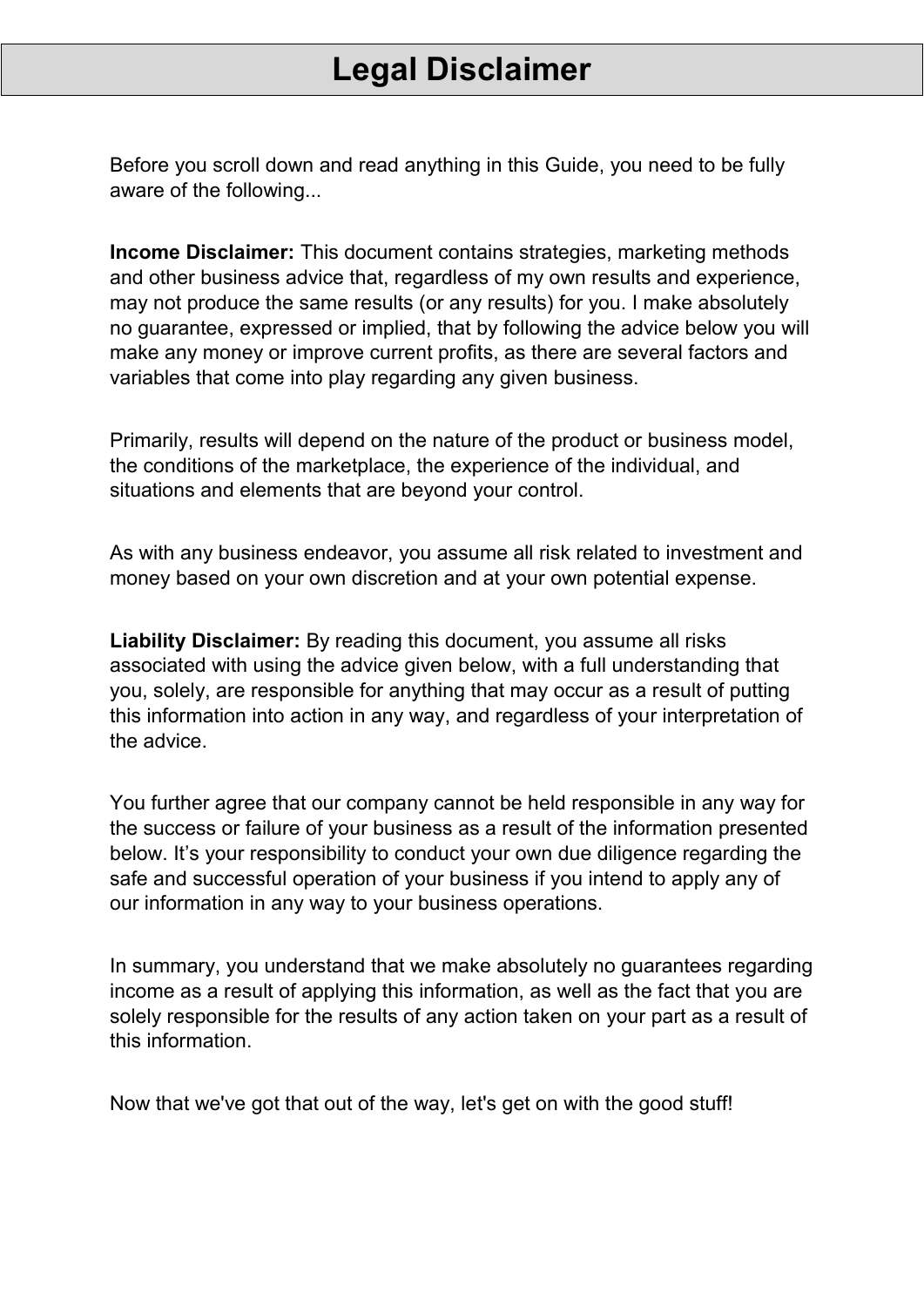## **Earning 100% Instant Commission**

If you implement the following strategies correctly. You will start earning a **GUARANTEED** Daily, Weekly & Monthly Income on a Consistent basis...

Now I Understand that is a pretty bold statement, right?

Yet it is highly Possible…

**Here is an another very important fact which MUST be acted upon immediately.** You see being able to effectively dig into this goldmine we need a program or system that's going to pay us instant profits or commissions that converts our free traffic in to daily cash for us.

Here are 3 programs I recommend you get started with. Each of these programs will pay you instant commissions directly into your PayPal.

- **1:** Easy5Now [Click here to learn more](http://easy5now.com/r/simkesrb/index.html)
- **2:** Auto Pilot Cash– [Click here to learn more](https://zoransimovic.com/AutoPilotCash/)
- **3:** Free Traffic Profits [Click here to learn more](https://warriorplus.com/o2/a/wqjfz/0/guide)

Because of the low entry point into these programs they work very well as a feeder and starter program, which makes it easier for your prospects to join and for you to earn lots of instant cash in the process.

## **"It's Now Time To Start Getting 1000s Of FREE Traffic, Leads and Sales!"**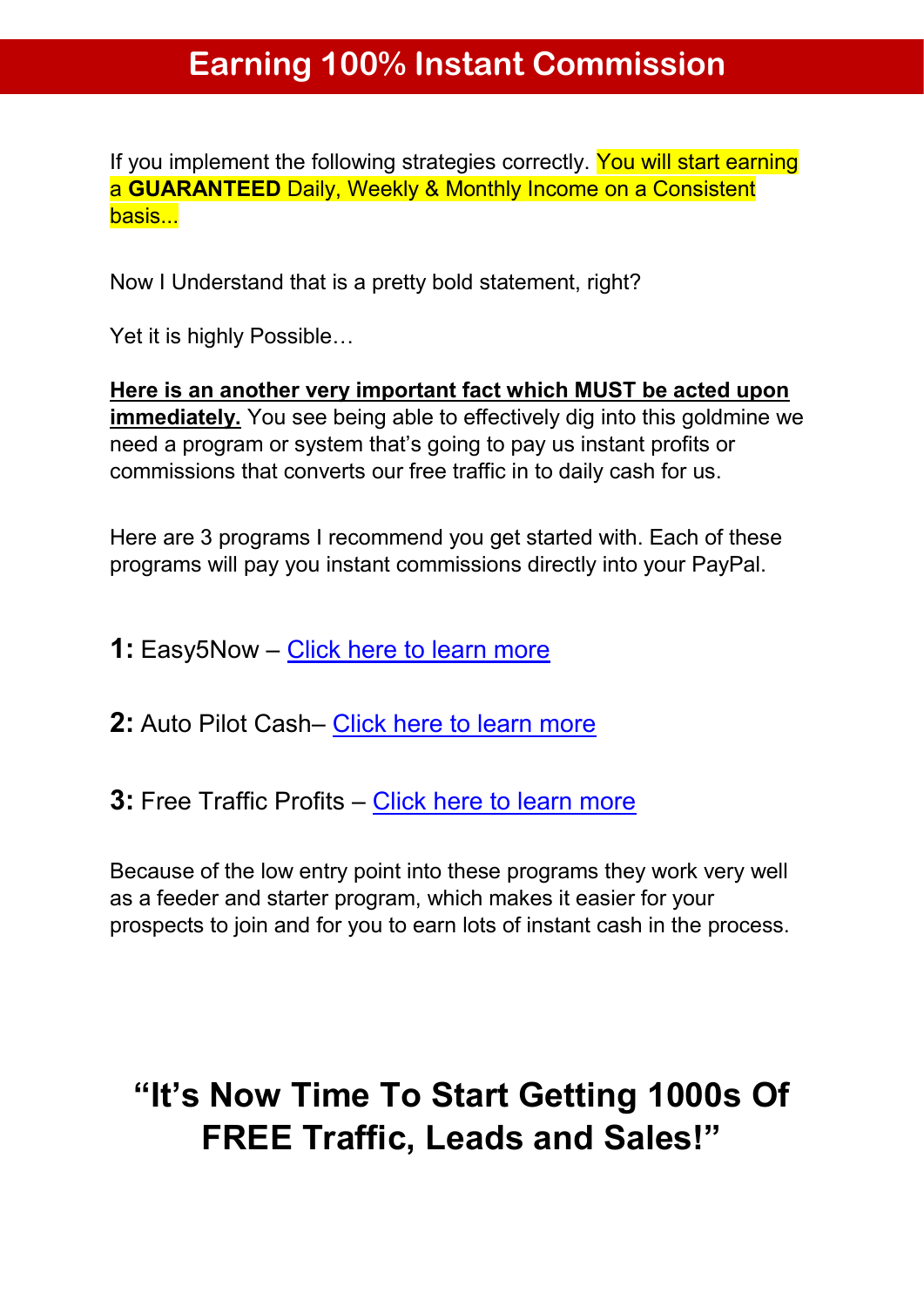## **There's Never Been a Better Time**

It's well over a decade since viral mailers took the Internet Marketing scene by storm. Once considered an essential weapon in every Internet marketer's arsenal, they're now viewed by many as a slightly embarrassing footnote.

Well, that's their loss.

Because, despite their critics, the email exchange business model is alive and well. In fact, I would go so far as to say that there's never been a better time to add these programs to your marketing mix.

Viral mailers, in particular have come on leaps and bounds over the last few years and have developed a level of sophistication that makes them more effective than ever before.

And, because many of the casual online marketers (by which I mean the time-wasters that treat online business as a hobby, rather than a serious venture) have moved on to other less reputable biz-ops, the viral mailer community has become more advanced and forward-thinking than you might imagine.

The fact is, if you use them correctly, viral mailers work!

A Viral Mailer is similar to a safelist but places limitations on the frequency with which emails can be sent, and sometimes limits the proportion of the member base that can be contacted. Additional modifications abound. A common twist is to provide members with credits for clicking on the links inside members' emails.

Here are four reasons why you should ignore the naysayers and invest a small amount of time into learning how to use viral mailers effectively: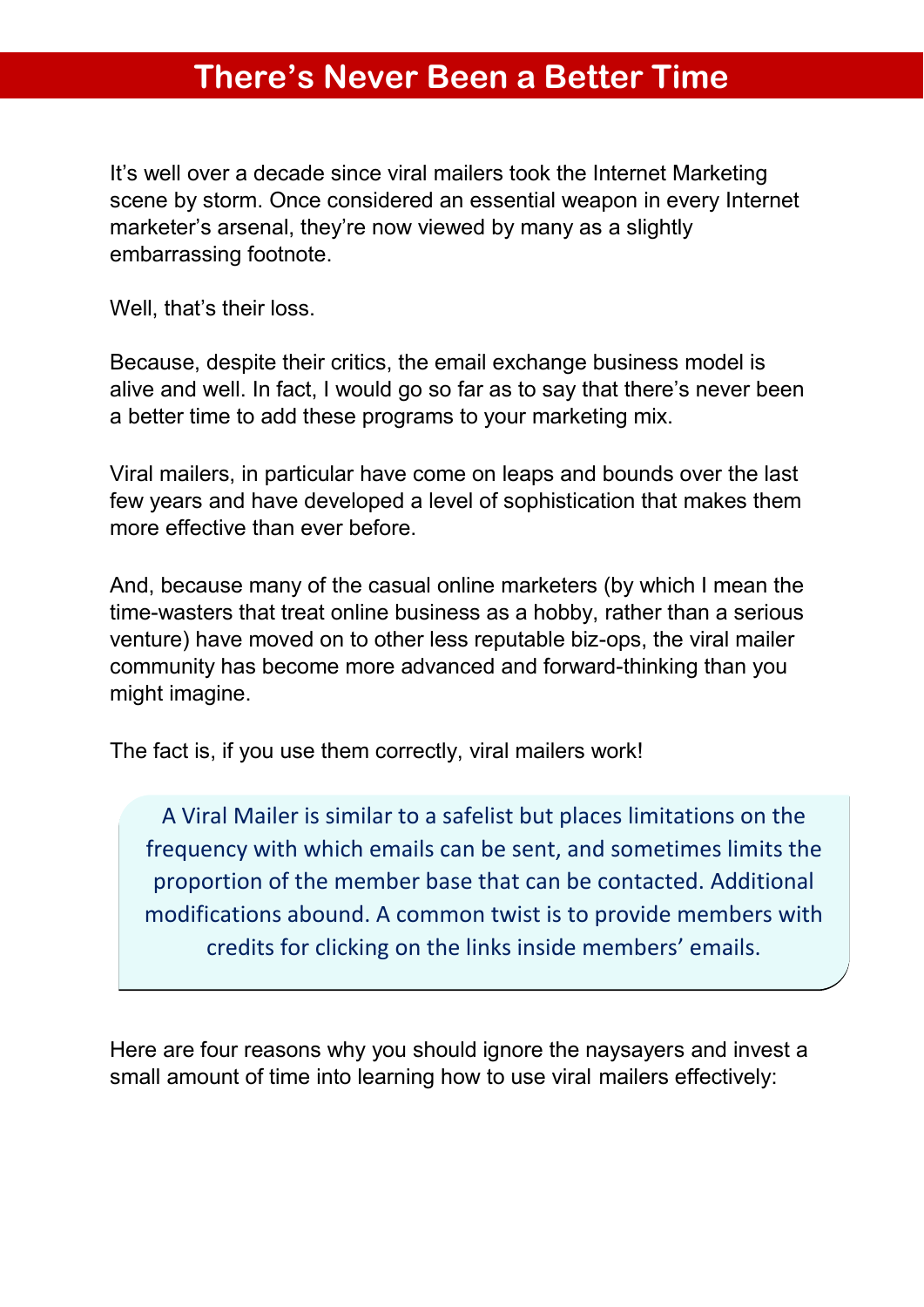#### **You get email access to the other members.**

Yes, I know that much is obvious, but don't take for granted the power that gives you. Traffic exchanges, for example, only allow you to show your website to those members that take the time to surf. In contrast, viral mailers allow you to reach people while they're doing what everybody does, usually multiple times a day… checking emails.

Viral Mailers give you a route directly into every member's inbox and that provides an incredibly powerful opportunity.

#### **It's easy to test multiple campaigns.**

Setting up new splash pages and WordPress sites is very timeconsuming. But because viral mailers, by their very nature, limit you to the small amount of text you can fit into an email, it's easy to trial and split-test multiple campaigns in a very short space of time. We'll discuss this in more detail very soon.

#### **Most viral mailer users are doing it wrong.**

It can't be denied that most viral mailer members are just throwing any amount of mud at the wall and hoping some of it sticks. If, however, you follow the guidance in this Report and get your viral mailer strategy spot on, it's really, really easy to stand out and get your emails noticed.

## **Access to marketing newbies**

Their simplicity, coupled with their low cost of entry (usually free), mean that most viral mailers are populated by total beginners. These people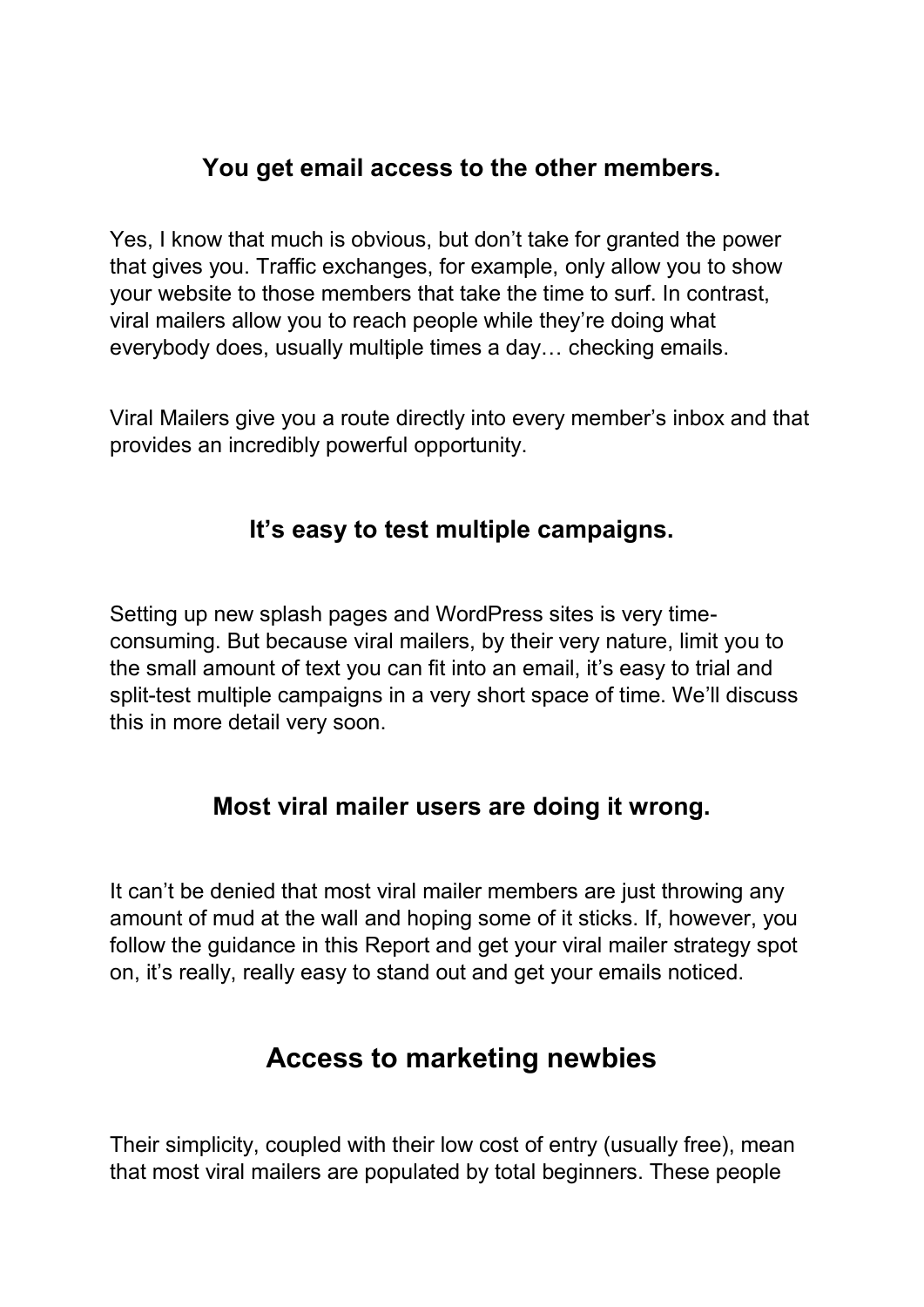are crying out for someone with some experience to help them out. If your business is about helping other online business owners, in any capacity, viral mailers are absolutely the best place to be.

So, let's get started.

In this Guide, we're going to look at the biggest mistake made by viral mailer users as well as some simple strategies that will make a huge difference to the effectiveness and profitability of your viral mailer campaigns.

And then we'll close by looking at the secret strategy to viral mailer success.

Resist the urge to flick forward. The final chapter will make the most sense when you've consumed everything that comes before it.

So, scroll down the page, and let's start digging for gold…

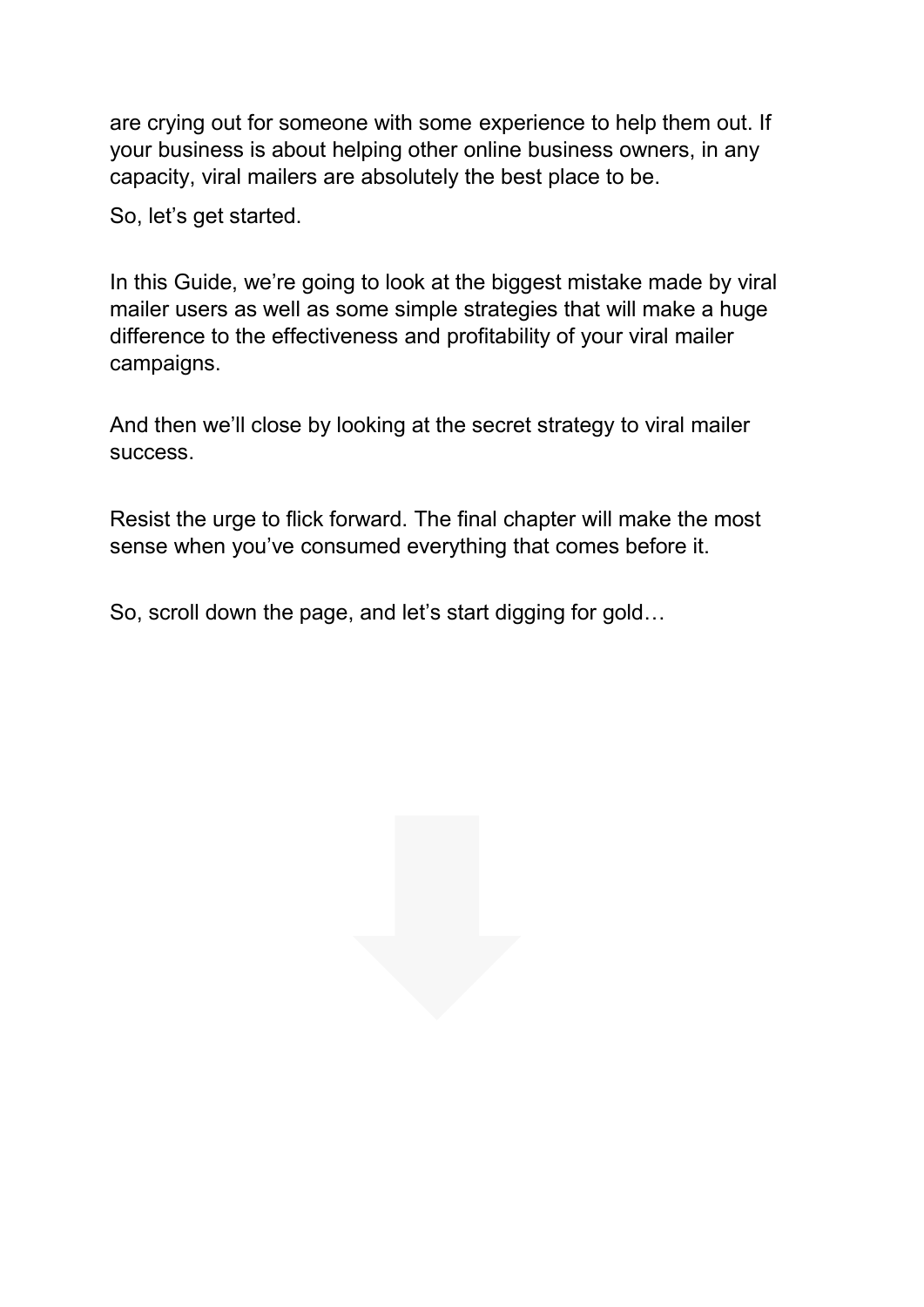## **Viral Mailer Strategy #1 – Dig For Gold**

People don't join viral mailers to read emails, they join viral mailers to make money.

No surprise then that many members pay little or no attention to the emails they receive from their fellow members.

Don't be put off by this.

Every type of online advertising, from Facebook ads, to banner advertising, to PPC, is ignored by the majority of users. It doesn't matter how many people ignore your marketing activities, it only matters how well you communicate your message to the people that do pay attention.

A certain proportion of viral mailer users DO read the emails that they receive and it's those people that we care about.

But that isn't the point of this chapter.

The point is that YOU should be making a point of reading the emails that YOU receive.

Don't worry. I'm not going to give you some touchy-feely junk about reading emails because it's the right thing to do, and how you can hardly expect others to read your emails if you don't read theirs.

Those things are true but they're still not the reason why you should be paying attention to the emails you receive.

You see, what most people fail to recognise is that the glut of emails they receive every day is really a daily dose of free market research that is loaded with gold nuggets, just waiting to be discovered.

Don't scoff. Consider…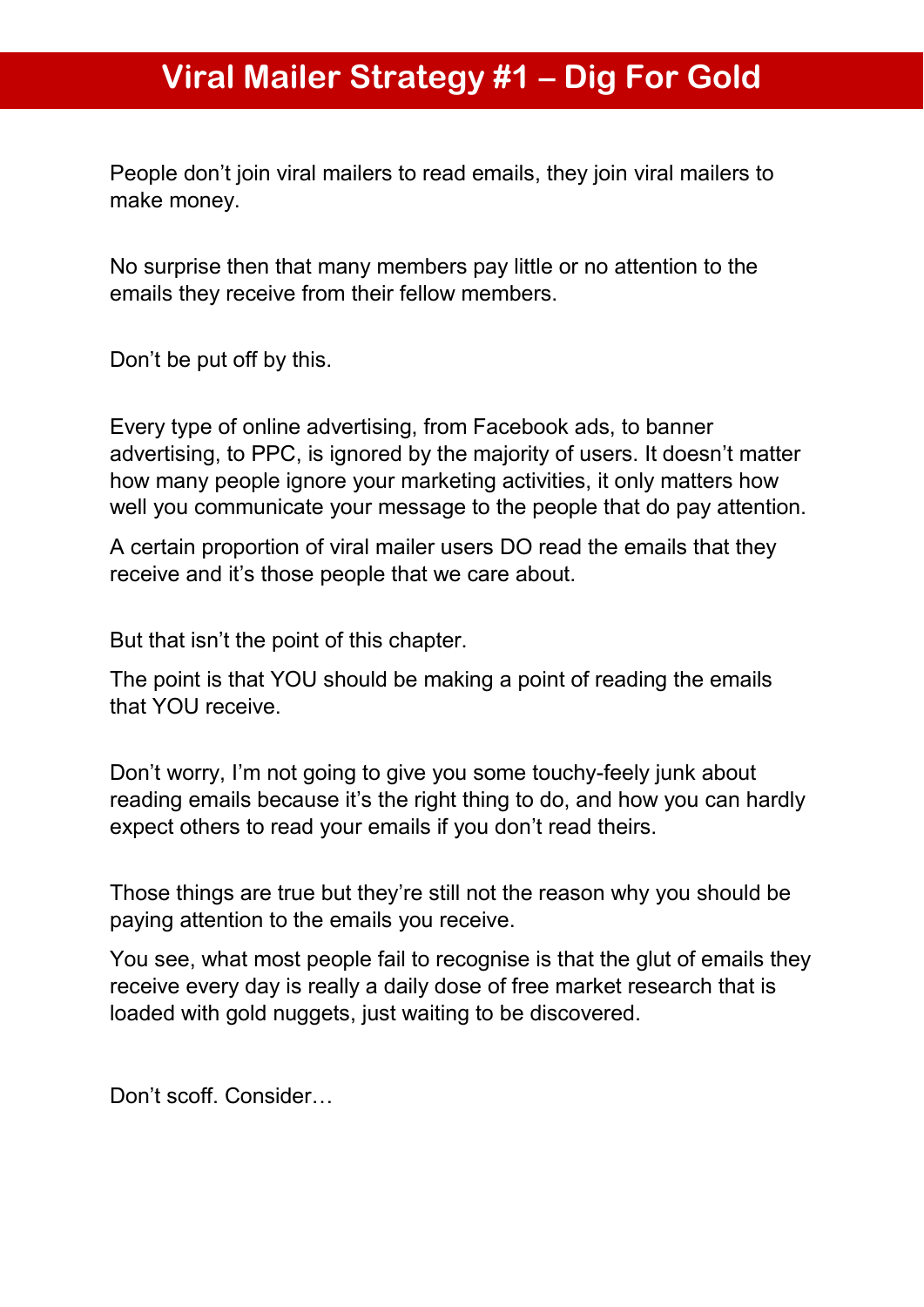#### **Discover Killer Subject Lines**

Scan your eyes down the list of emails and, when a subject line jumps out at you, pull it out to investigate it in more detail. If the subject line stood out from the crowd there must be something about it that is working really, really well.

Study it. Learn from it.

And then copy the subject line into a swipe file that you can refer to when you're writing subject lines for your own emails.

#### **Discover Great Email Copy**

If the subject line of an email is good, read the content as well. If the email text successfully compels you to click on the link you can also put this one in the category of "something that appears to be working."

Again, study it. Learn from it.

And then put the email copy into a swipe file to give you ideas for your own email copy.

Notice I said "ideas". Don't even think about stealing other people's emails and using them verbatim, you lazy cretin.

#### **Find the Gaps**

You've probably noticed the trend that develops when a new, popular program is launched; suddenly the mailer is flooded with messages all promoting the same thing.

Pushing what everyone else is pushing and hoping that your affiliate link is the one that gets noticed is less like a business strategy and more akin to buying a lottery ticket.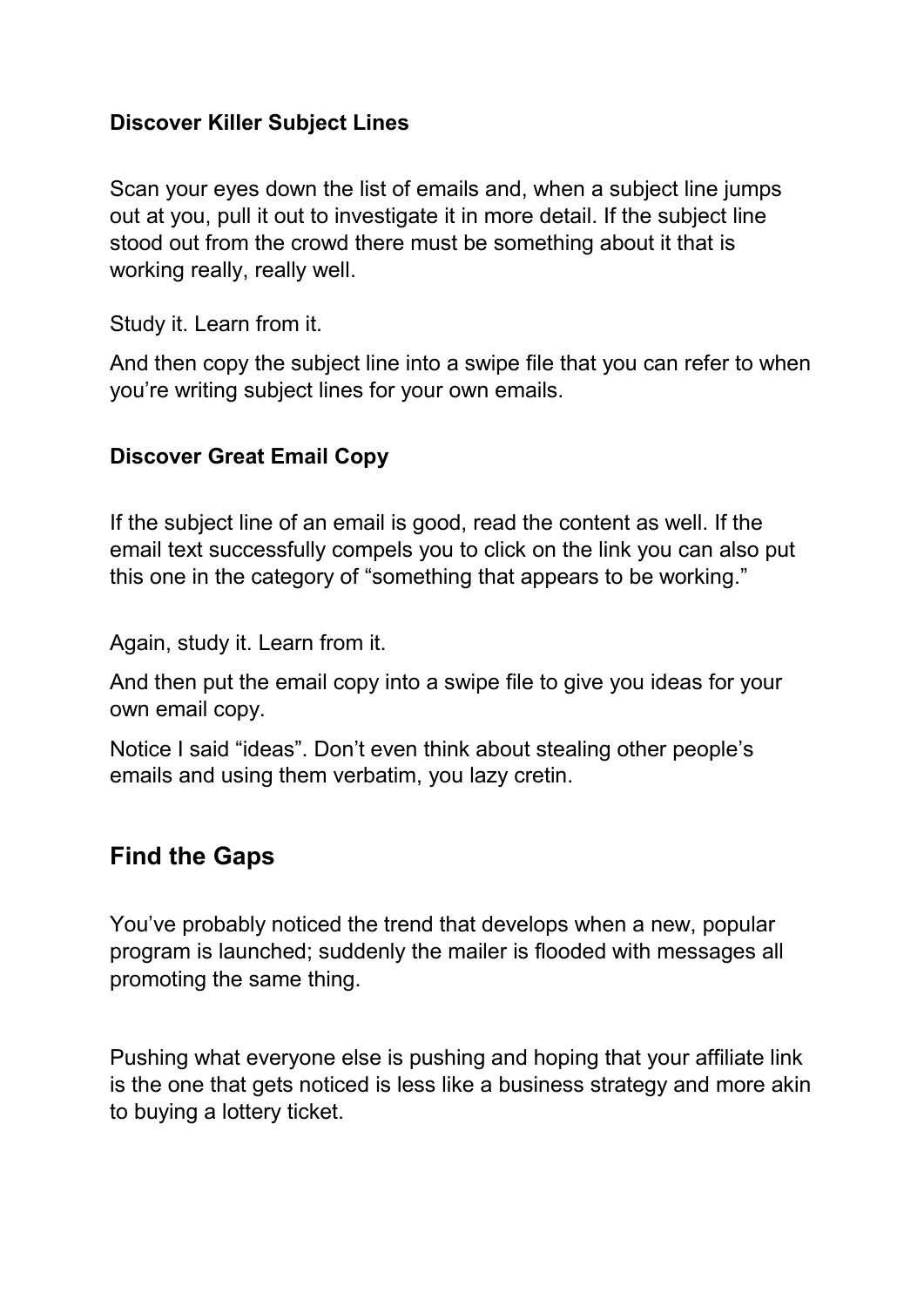By keeping an eye on what other people are promoting you can avoid wasted time attempting to feature the same products and services as everyone else.

And, if you're really smart, you'll find the gaps – the promotional ideas and business opportunities that nobody else is featuring. Find those blind spots and you can come up with something to offer that no one else has.

I am, of course, a realist. I'm not suggesting you obsessively study every single email that finds its way to you via a mailer. Who has time for that?

\*\*\*\*\*

But what you should do is schedule a little bit of time each week to review the emails you've received and obtain some valuable intelligence that will improve your campaigns.

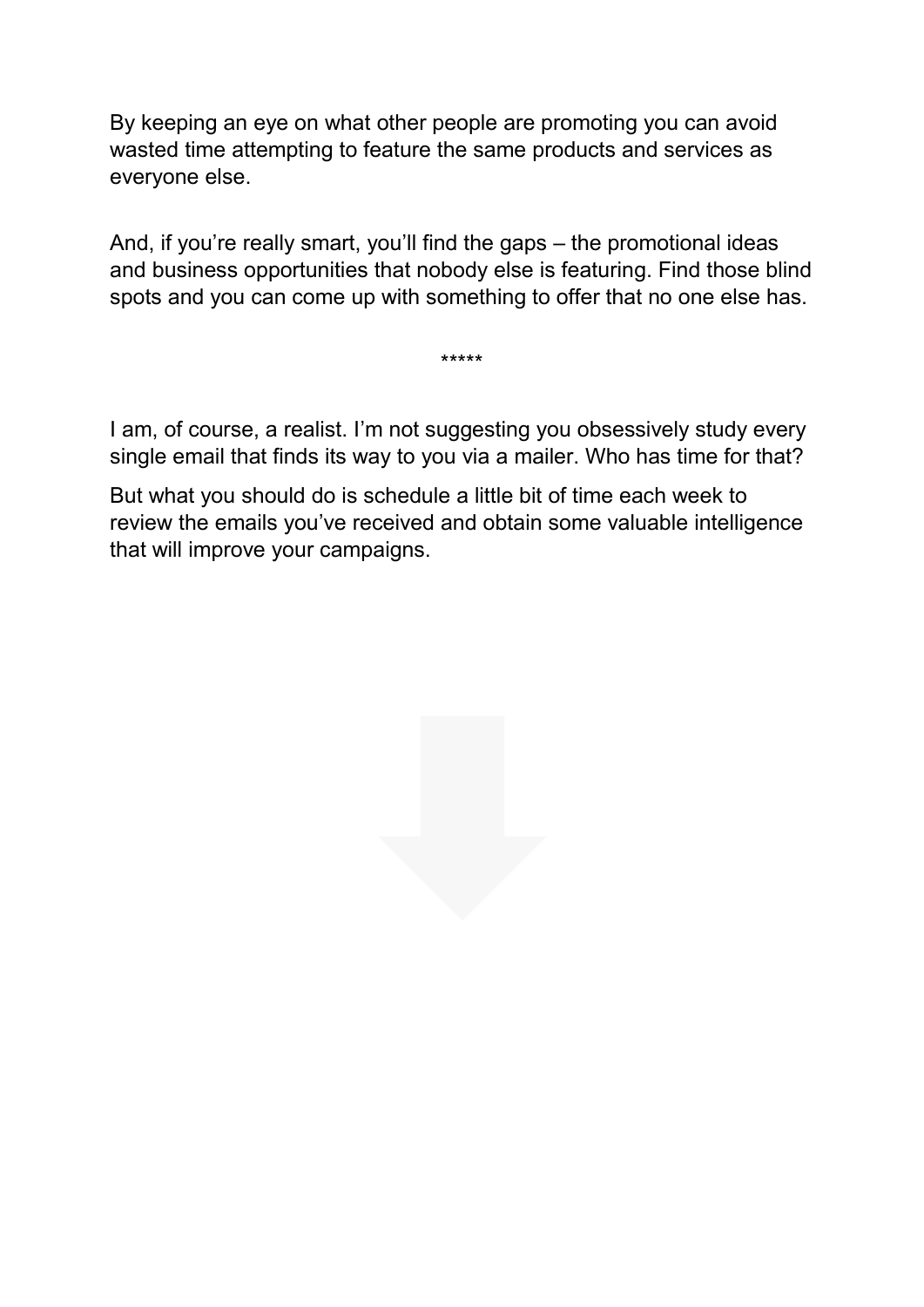There's no such thing as the perfect sales copy.

Thus far, nobody has come up with a combination of words, so perfectly contrived, that 100% of recipients are compelled to make the purchase.

The best we can do, as intelligent marketers, is to split-test our copy and attempt to incrementally increase our results.

But mailer campaigns are a little different.

You see, with sales copy, you usually only get one shot at convincing the visitor to purchase so you show them your best-performing page and hope for a result. But with mailers… you can continue to email members over a period of days and weeks.

It's not a one-shot deal.

Look at it like this. Let's say email subject line A gets a 2% open rate and email subject line B gets a 4% open rate. You might think that the best thing to do is to keep sending email subject line B because it gets double the response of A.

But here's the thing. A certain proportion of people will NEVER respond to subject line B but WILL respond to subject line A. If you only ever send B, you're missing a chunk of your audience.

In other words, subject line B might be a winner, but that doesn't mean subject line A is useless. What you should be doing is using BOTH email subject lines and, therefore, maximising your overall response rate.

This doesn't mean you shouldn't split-test; it simply means you have to test in a slightly different way.

#### **Split-Test Formula**

Please note that this system is just a suggestion and isn't a definitive strategy. Feel free to modify the numbers and frequencies as you see fit.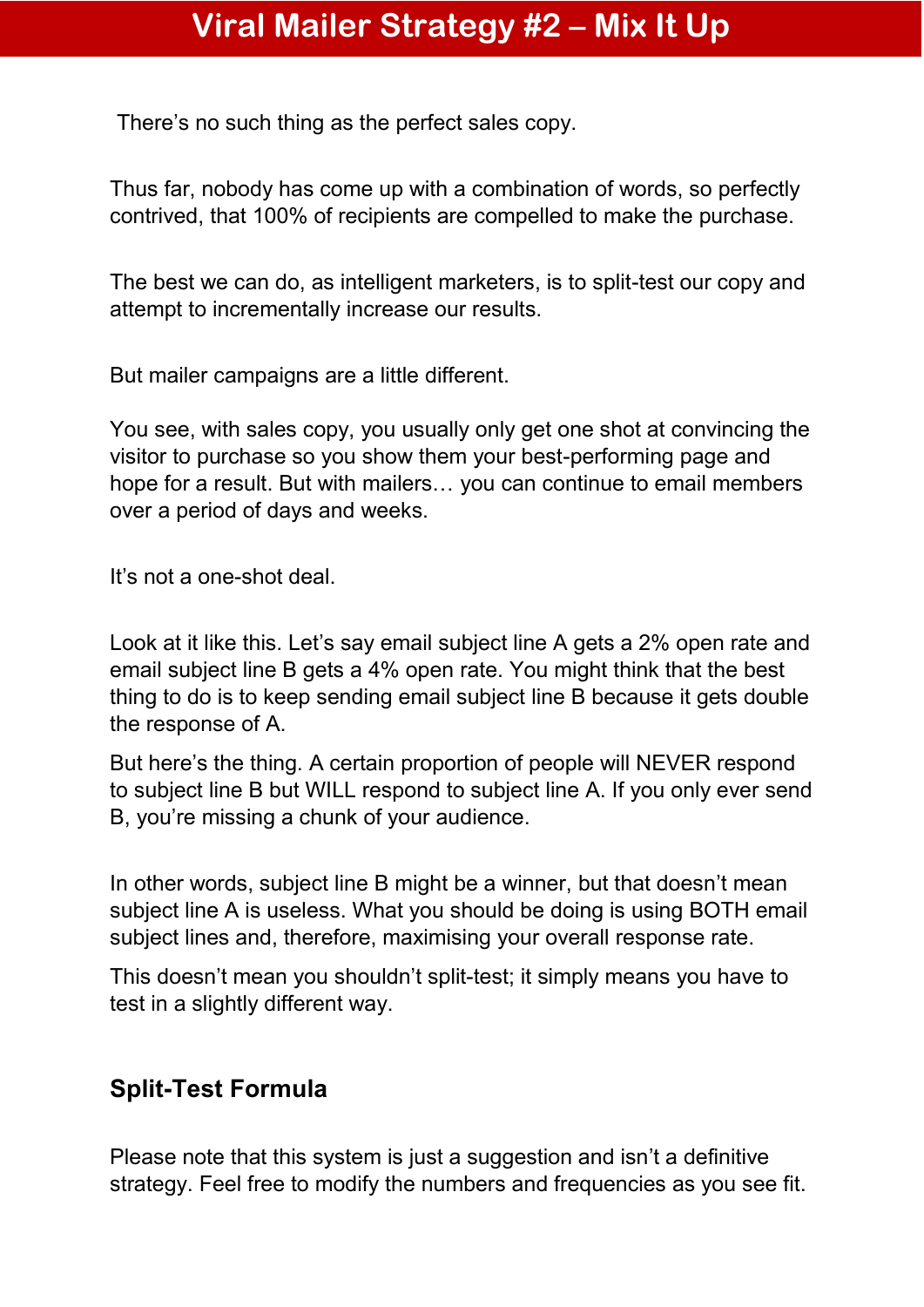**Step 1:** Write five different subject lines for your campaign.

**Step 2:** Send a different subject line every day for the next five days and record your results.

**Step 3:** Next week, resend the same five subject lines but in a different order (this is because the day on which you send your mailing will also impact the result).

**Step 4:** Discard the two least effective subject lines and write two new ones. You should now have five subject lines, consisting of your three best-performing subject lines and two new ones.

**Step 5:** Repeat Steps 2-5.

If you're feeling hardcore you can do the same thing with the email copy. That takes a little more effort but will really maximise your results.

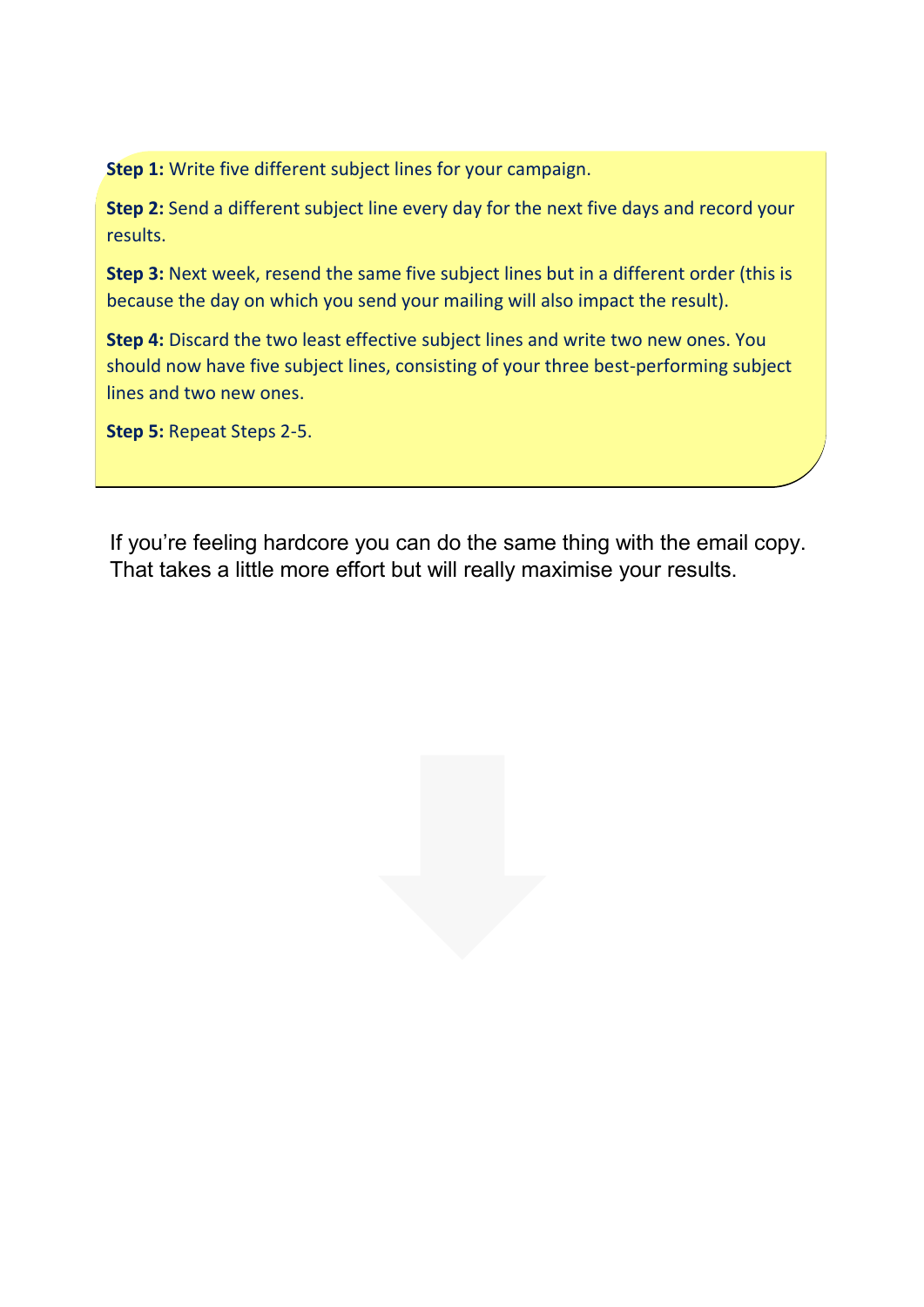## **Viral Mailer Strategy #3 – Kidnap Members**

A mailer is never a substitute for owning your own private mailing list because the one thing a mailer can never provide is the opportunity for you to develop a relationship with your readers.

If a mailer member reads one of your emails, the chances of getting a second email in front of them are depressingly random.

But, if you have subscribers on your private mailing list, you have the opportunity to develop a connection with them that will increase your email open rates and drastically increase your click-throughs.

It's no exaggeration to say that a warm mailing list can provide you with an email open rate that is hundreds of times greater than that which you can achieve through a mailer.

Which is why your primary goal in using mailers, above all else, is to attract the attention of the members and coax them onto your private mailing list.

I really cannot overstate the value of being able to email the same people, on a consistent basis. By sharing your expertise with your audience and combining this with a healthy dose of personality, you can create a loyal audience that hangs on your every word.

How do you get mailer members to make the transition onto your mailing list? The obvious way is to send promotions, via the mailer, that direct people to your lead-capturing squeeze pages.

Yes, I appreciate that your business might be of the affiliate marketing variety and you may be accustomed to simply directing readers to other people's sales pages. But that's no excuse for not building your own mailing list.

If you send a prospect directly to an affiliate page that person may or may not make the purchase. But if you get that prospect onto your mailing list FIRST, you have multiple opportunities to convert that prospect into a customer by sending them other related offers in the future.

The fact is that, to a greater or lesser degree, most mailing list owners still engage in affiliate activity. Whatever business model you've chosen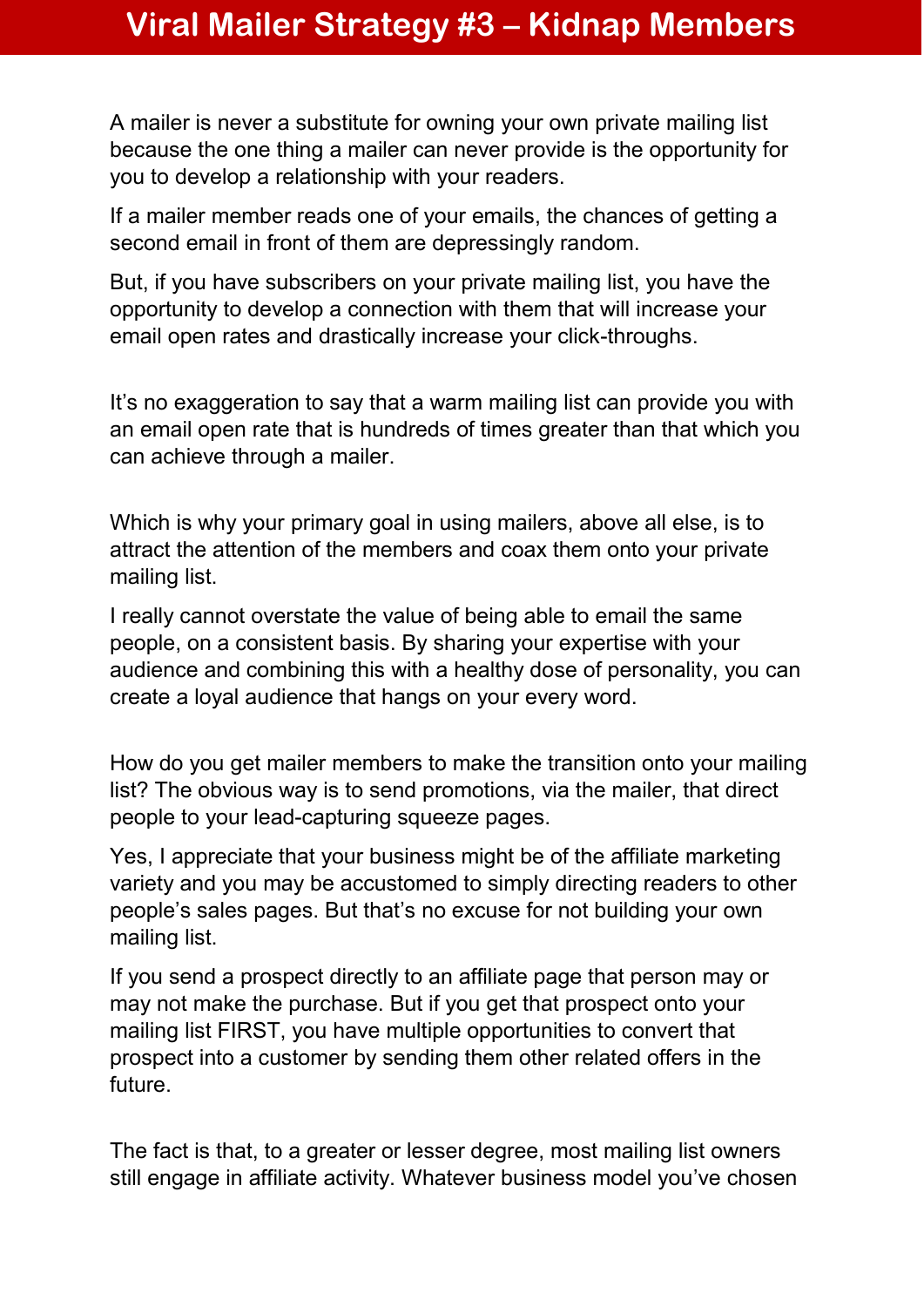to pursue, a mailing list is still a valuable asset to have at your disposal.

If you don't have your own products that you can give away via a leadcapture system you need to put a little effort into creating something worthwhile. But it doesn't have to be as onerous a task as you might imagine.

A "private label rights" report, reworked and polished, behind a squeeze page you've paid someone peanuts to create on fiverr.com, powered by the cheapest [Trafficwave](https://zoransimovic.com/trafficwave/) account, is a quick and inexpensive way to get a lead-capture system in place.

[You can even rebrand this exact same guide you are currently reading](https://warriorplus.com/o2/a/wqjfz/0/guide)  [right now by clicking here.](https://warriorplus.com/o2/a/wqjfz/0/guide)

To put it bluntly, if you're using a mailer to simply send people to affiliate pages, your business is never going to grow beyond a certain point. Gradually and steadily transferring people from your mailer promotions to your own private mailing list is an investment in the future of a business for which the sky's the limit.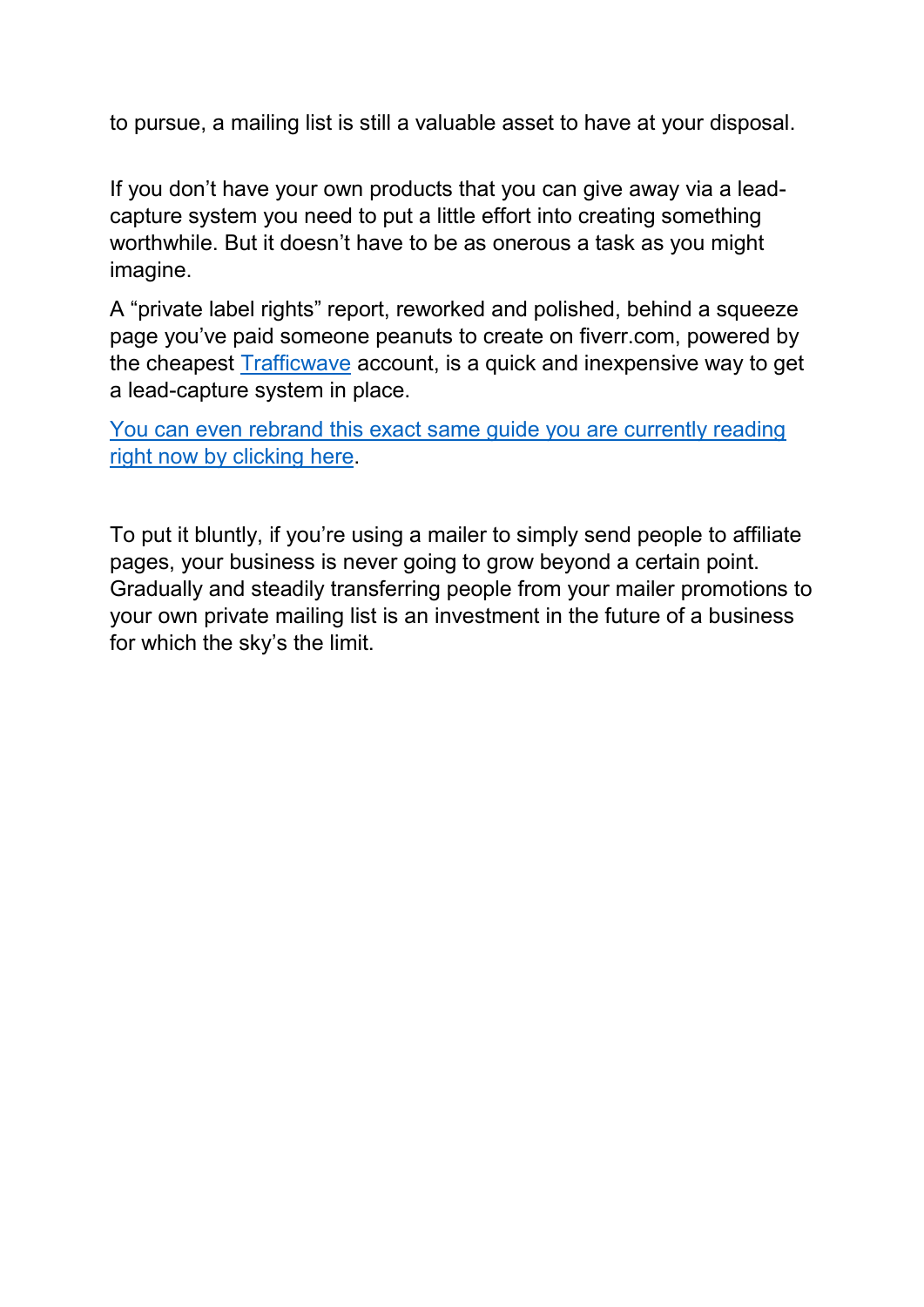#### Controversy warning!

What I'm about to say is going to upset some people and is probably going to earn me more than a few angry emails.

But that's never stopped me before from speaking my mind and it's not going to stop me now.

So I'm just going to come right out and say it...

#### **The biggest mistake people make when using mailers is using safelists.**

No, that isn't a typo. You didn't misread that line. I'm actually saying, in a Report about safelists, that you shouldn't be using safelists.

Actually, if you look back over the last dozen pages, you may notice that I've studiously avoided referring to safelists, preferring instead the term "Viral Mailer" or just "Mailer".

And that's because, although viral mailers and safelists are built on the same idea, they're FAR from being equal in terms of the success they can offer you and in their ability to connect you with other members.

This isn't controversy for controversy's sake. If you look closely, there are two glaringly obvious reasons why viral mailers are vastly superior to safelists, and why this outdated business model has given the industry such a poor reputation.

#### **Safelists are easy to abuse.**

Safelists tend to have a very open mailing system where everybody can email everybody as often as they like, with little or no restriction.

A proportion of the member base will ALWAYS take advantage of this by emailing dozens or even hundreds of times a day, even using software to automate the process. It's a spammer's paradise filled with hideous MLM and bizop promotions, drowning out any worthwhile messages that you try to send.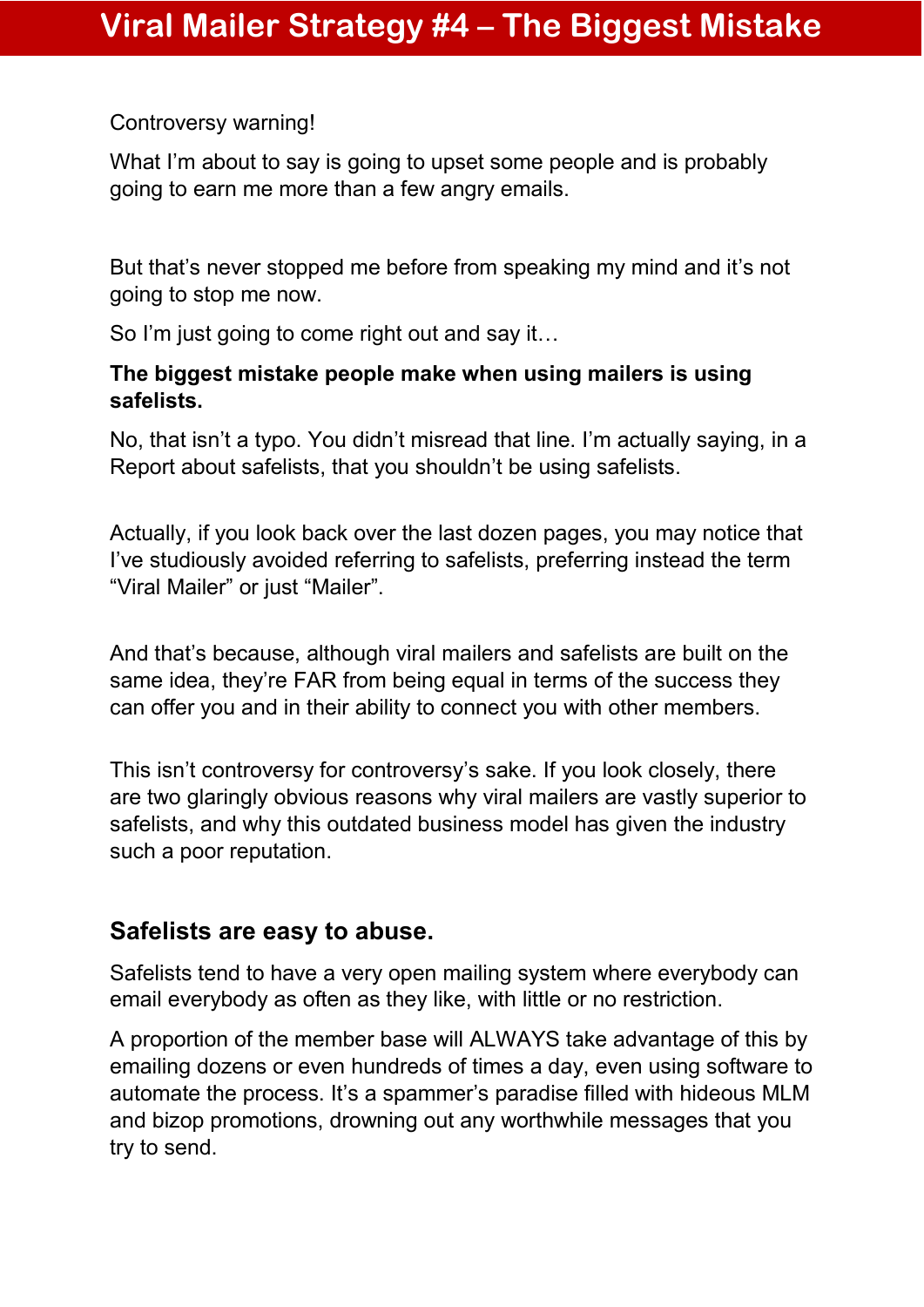*Viral mailers, on the other hand, limit the frequency and reach of each member's mailing activity. This prevents abuse of the system and keeps the volume of emails to a reasonable level.* 

#### **(Most) safelist owners don't care.**

My evidence for this damning statement?

Safelist owners commonly tell their members to open a second email account and use this purely to receive emails from other members.

The implication is clear. This is tantamount to saying, "emails from your fellow safelist members are just a nuisance, so just filter all the incoming messages into a bottomless pit and stay as far away from it as possible."

If members are actively encouraged not to read emails from other members what purpose does the safelist even have?

Simple. Its purpose is for safelist owners to build their OWN list and everyone else can rot!

They might encourage you not to bother reading emails from other members, but you can be sure that they'll insist on you receiving all of their admin emails containing their own offers.

And when the safelist crashes under the weight of its own uselessness? Just open a new safelist with a stupid name and start again.

I added the word "most" to the subheading because there are always exceptions, but they are very few and far between.

Viral Mailers, by contrast, are usually designed for the long-term and this means the owners have to do their utmost to ensure members continue to receive and read emails from other members. Double opt-ins are usually a requirement, mailing limits are strictly enforced and some programs will even give out credits in exchange for clicking links in the emails that members send out.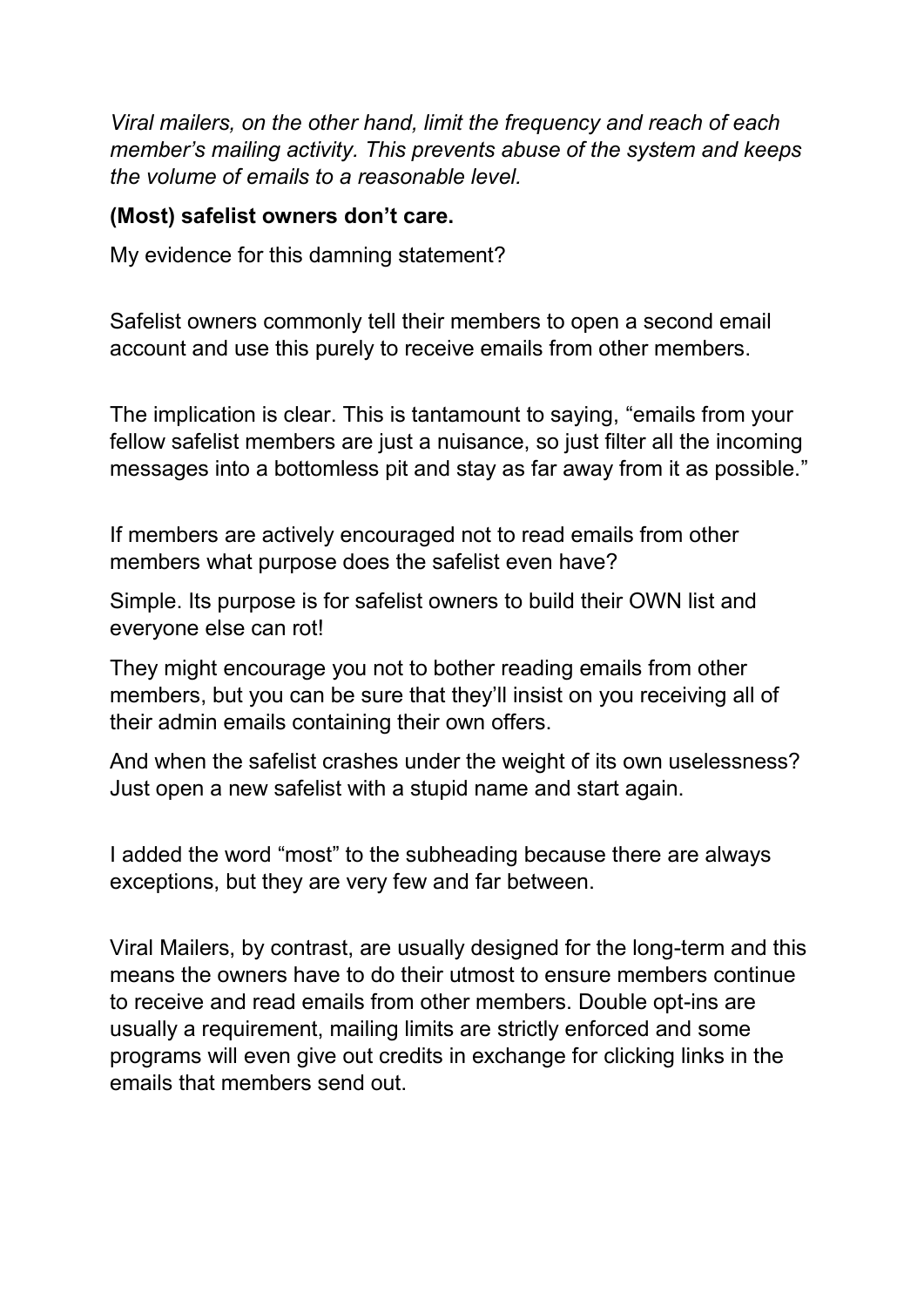Look, I'm not so naïve as to suggest that all safelist owners are chumps and all viral mailer owners are saints. You're going to find good and bad in both camps and you need to look for the tell-tale signs that indicate whether a program is worth your time and effort, testing your results to see if your messages are getting through.

But the fact is that you're vastly more likely to find a productive viral mailer than a productive safelist. So, as controversial as some may consider this recommendation to be, my fourth strategy of VM success is to ditch the safelists and stick exclusively to viral mailers.

\*\*\*\*\*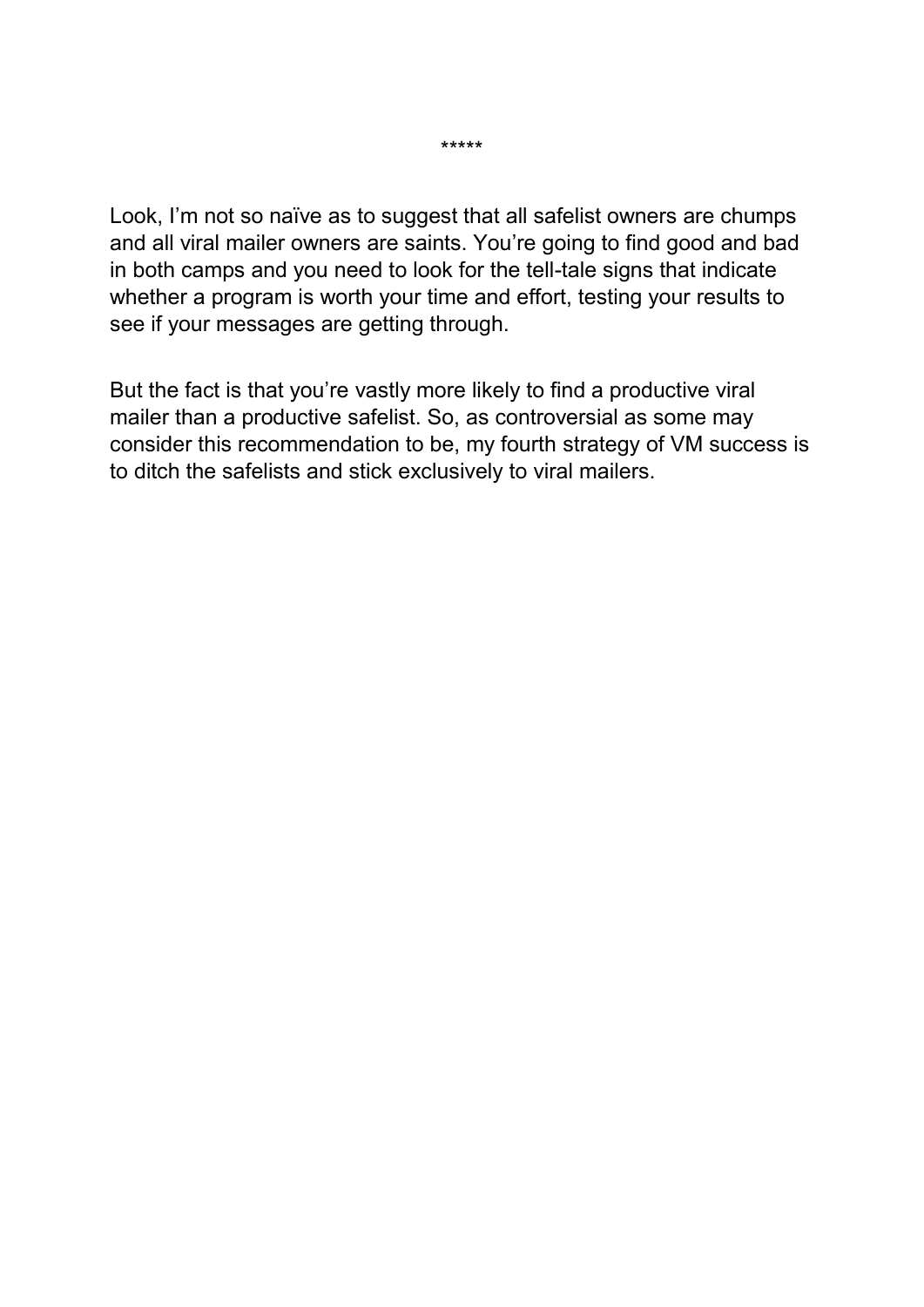#### **This final strategy is a complete endgame.**

It's not for everyone but, if you embrace this recommendation, your success with viral mailers is going to be, potentially, hundreds of times greater than that of the average user.

Consider…

#### **Q) Which emails sent to viral mailer members get the best open rates and the highest click-through rates?**

#### **A) The emails sent by the viral mailer administrator.**

Viral mailer members are conditioned to pay special attention to emails from the administrator because they often contain valuable or even essential information. It could be bonus credits, critical information about their account, a reminder that the mailer is available to use, a special upgrade offer…

Whatever it is, the member is more likely to open emails from the administrator than any other email they receive from the mailer.

Owning a viral mailer is a big responsibility and the idea isn't going to appeal to everyone. But, if you're even contemplating it, let me encourage you with 5 reasons why being a viral mailer owner is the biggest and best secret to success.

#### **1. Your open and click-through rates are going to go through the roof.**

We just mentioned this above but ownership of a viral mailer program, like any membership site, gives you a captive audience.

#### **2. Viral mailers offer great residual profits.**

Naturally, you can use your admin privileges to periodically promote other products or services (although be careful not to abuse your access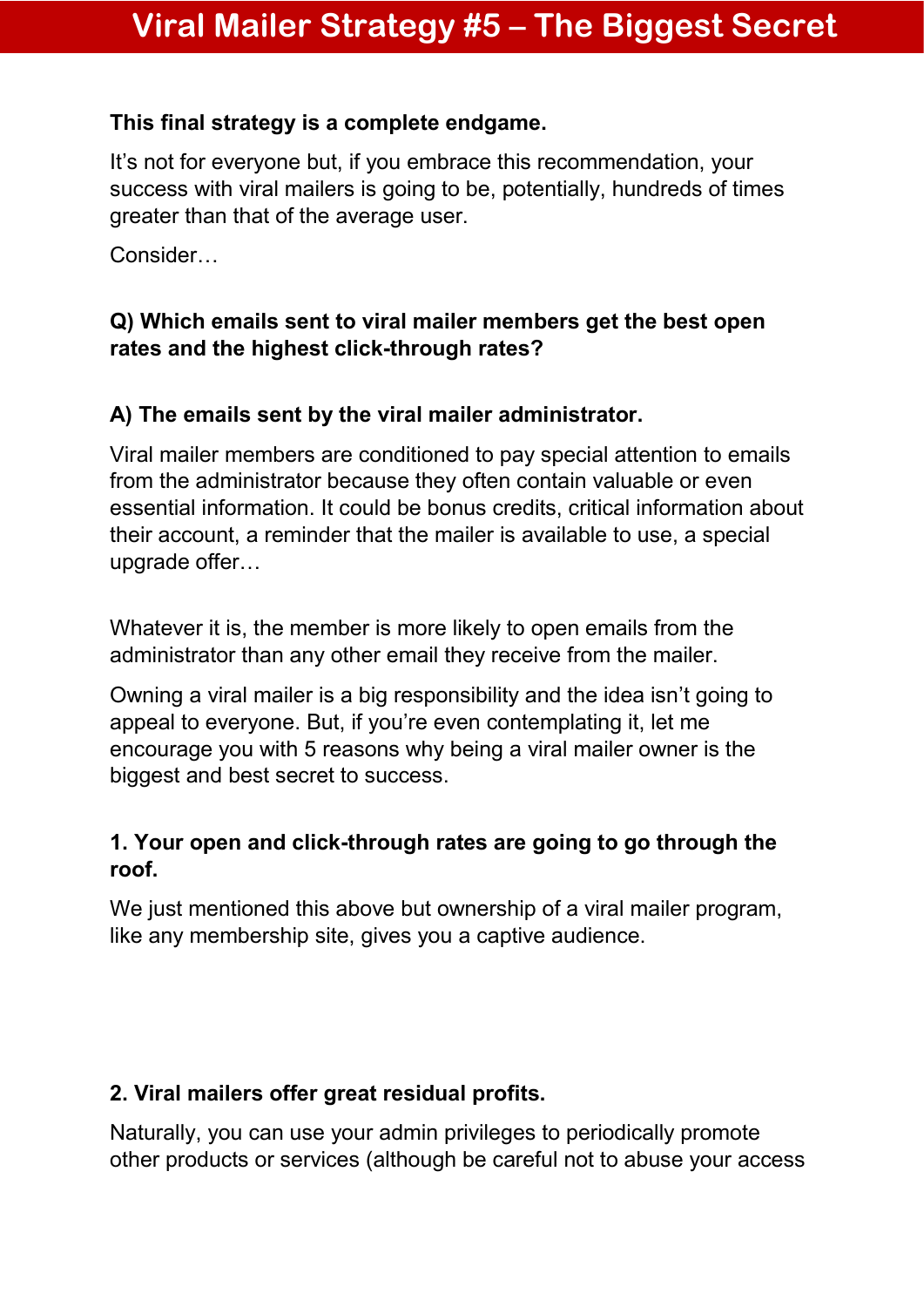and irritate your members), but income from upgraded memberships alone can provide a very tidy, regular monthly income.

#### **3. You're building your own private list.**

Remember viral mailer secret #3? Instead of wrestling with landing pages and autoresponders, and spending hours labouring over email copy writing, your viral mailer program takes care of all the heavy lifting for you. Every member that joins your viral mailer is automatically added to your private mailing list.

#### **4. Your members help you build your list.**

Remember, this is a VIRAL mailer, so called because members are offered credit-based and financial incentives to encourage others to join your site. The more members that join the mailer, the more affiliates you'll have promoting your site and helping you to build your list.

#### **5. Virtual real estate leverage.**

If you've ever read any of my reports, articles, blog posts or forum posts about membership sites you'll know why I recommend this online business model above just about anything else you can think of. A viral mailer, by its very function, is a form of membership site and that means you're going to have a number of pages on your site that experience very high traffic.

Your log-in page, your members home page, your mailing page, even your "forgot password" page are going to become high traffic pages on which you can either place carefully selected offers of your own, or do deals with other site owners to swap advertising.

**"What's lacking in this industry is not the skill to get traffic. It's the skill to convert we're lacking. The skill to build a relationship based on pure value transaction."**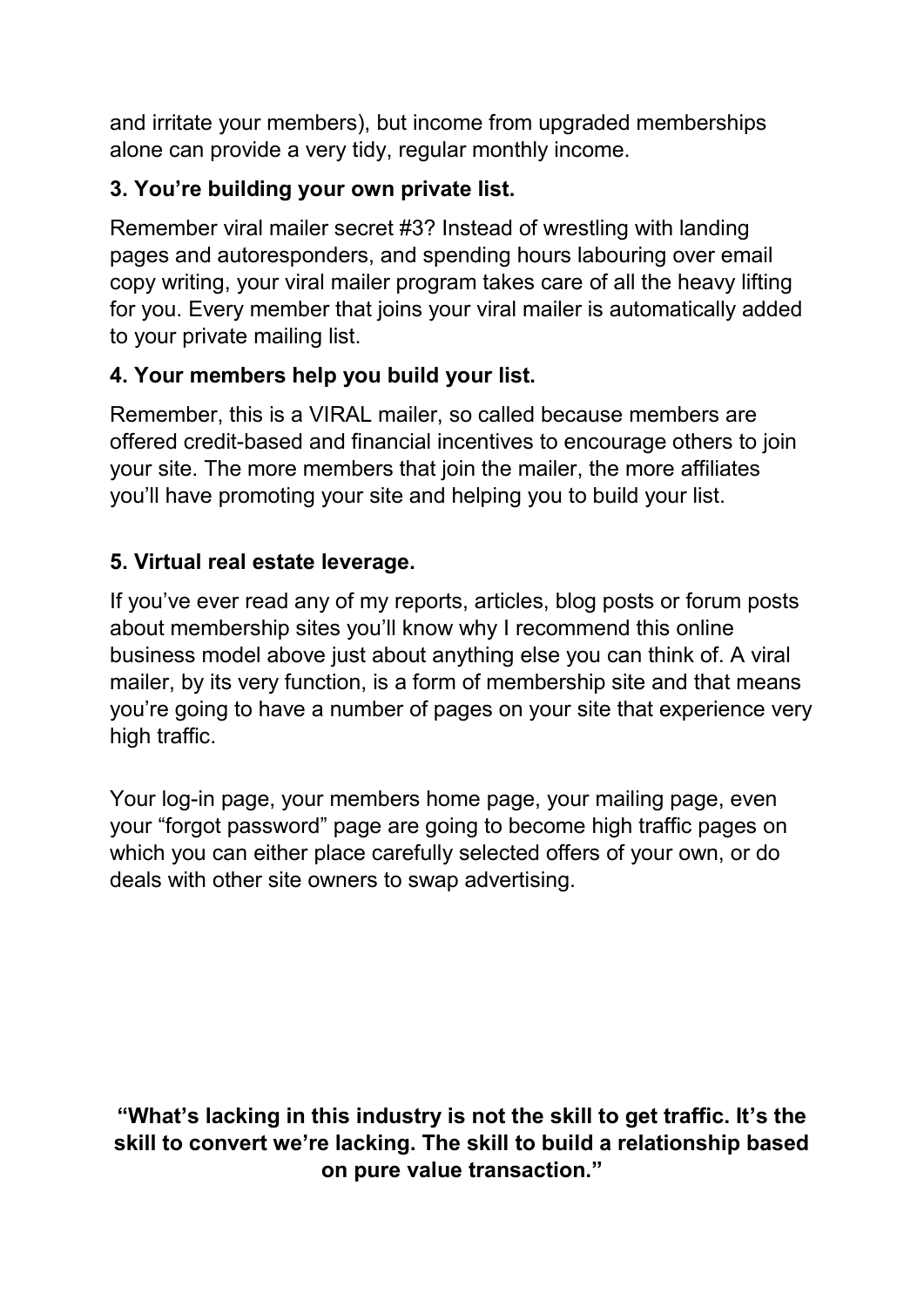RECOMMENDED FREE Traffic Programs

Get Instant Access To **\$1,537.99** In FREE Advertising Now.

# **Register For Each Program Below**

**[My Instant List Builder](http://myinstantlistbuilder.com/index.php?r=simkesrb)** My Instant List Builder allows you to Build Your LIST and tap into unlimited FREE traffic Simultaneously.

Claim **\$200.00 in FREE Advertising**. Login to your account and click on the "**Setup Ads**" tab and insert this promo-code: **welcome2milb** to claim your free advertising, will be added instantly.

### **[Register Here Now](http://myinstantlistbuilder.com/index.php?r=simkesrb)**

## **[1 Profit Ring](https://zoransimovic.com/1profitring)** - **Get Webring Advertising, Safelist Advertising, Banner Advertising and a PROVEN Money Maker!**

## **Use Promo Code: SlamPow [Register Here Now](https://zoransimovic.com/1profitring)**

**[No Marketer Left Behind](http://nomarketerleftbehind.com/index.php?r=simkesrb)** No Marketer Left Behind Responsive Advertising For All. Free I.M. Gifts & Advertising.

Claim **\$240.00 in FREE Advertising**. Login to your account and click on the **"Setup Ads"** tab and insert this promo-code: **responsive** to claim your free advertising, will be added instantly.

**[Register Here Now](http://nomarketerleftbehind.com/index.php?r=simkesrb)**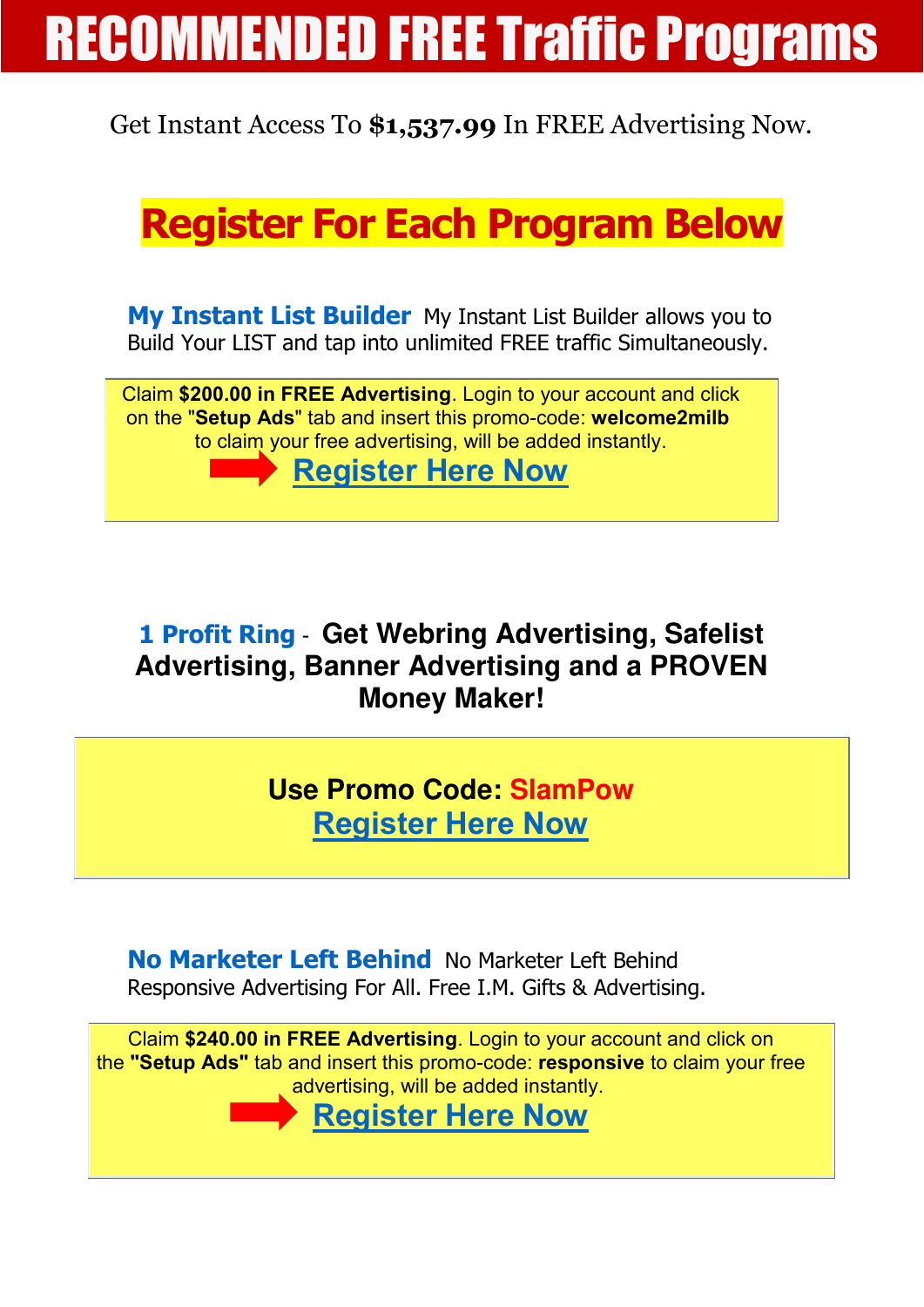**[Thank You Page Connection](http://typageconnection.com/index.php?r=simkesrb)** Thank You Page Connection allows you to tap into unlimited traffic from 1000's of Thank You Pages. Advertise your business for free across a huge network of thousands of sites !

Claim **\$43.00 in FREE Advertising**. Login to your account and click on the "**Setup Ads**" tab and insert this promo-code: **APC2X2** to claim your free advertising, will be added instantly.

#### **[Register Here Now](http://typageconnection.com/index.php?r=simkesrb)**

**[Endless Ad Network](http://endlessadnetwork.com/index.php?r=simkesrb)** Endless Ad Network get real traffic for life - ads never expire.



**[Instant Ads 4 Me](http://instantads4.me/index.php?r=simkesrb)** Instant Ads 4 Me No Clicking For Credits. Get real traffic for life - ads never expire.

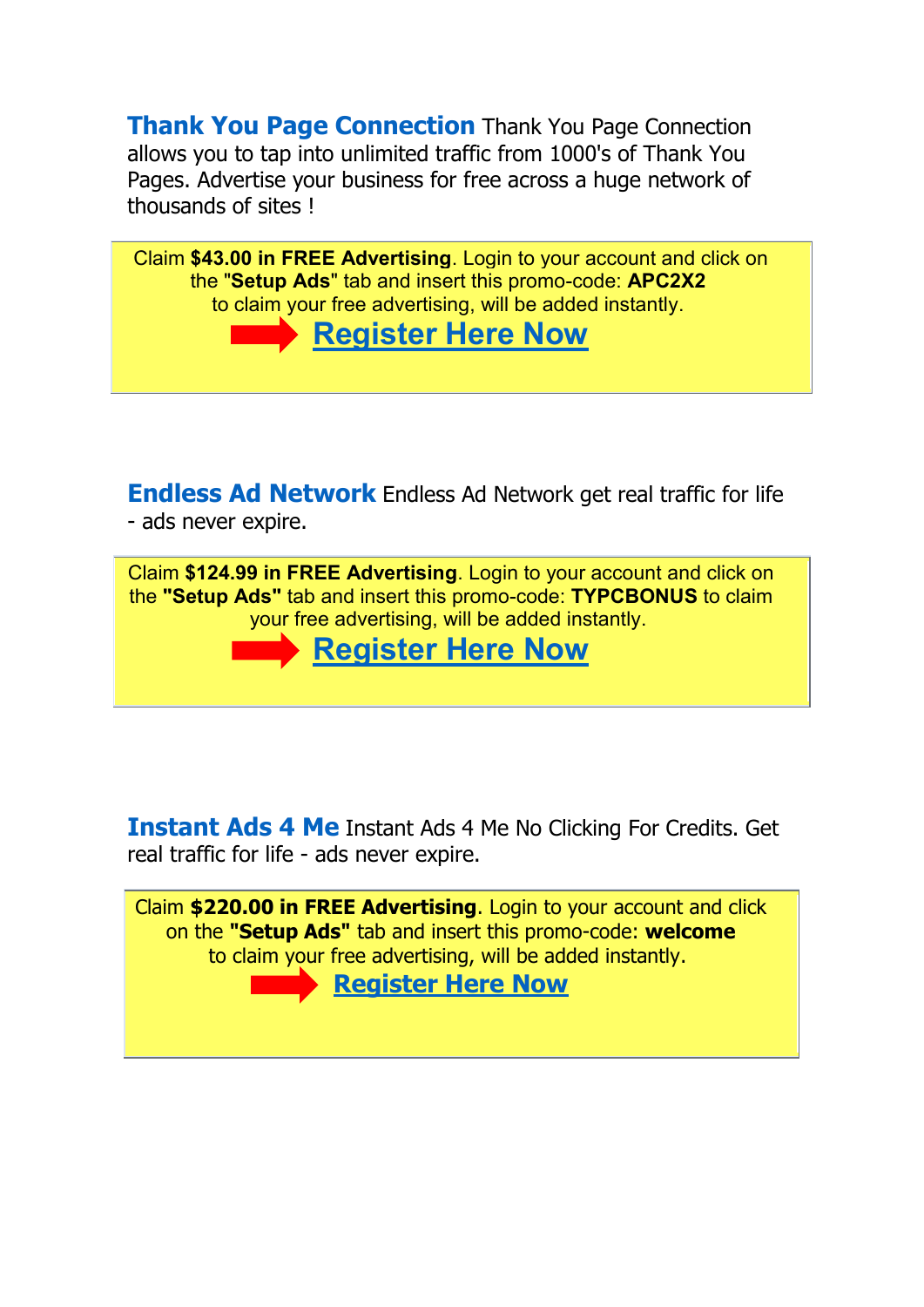**[Confirmed Traffic](http://confirmedtraffic.com/index.php?r=simkesrb)** Confirmed Traffic Your Ads Get Seen More Often. Your referrals join your list 1st before they even join the site!

Claim **\$200.00 in FREE Advertising**. Login to your account and click on the **"Setup Ads"** tab and insert this promo-code: **welcome** to claim your free advertising, will be added instantly.

## **[Register Here Now](http://confirmedtraffic.com/index.php?r=simkesrb)**

**[PS Click Power](http://psclickpower.com/index.php?r=simkesrb)** PS Click Power Multiply Your Traffic From A Simple P.S. Get free traffic from other people's emails!.

Claim **\$220.00 in FREE Advertising**. Login to your account and click on the **"Setup Ads"** tab and insert this promo-code: **welcome** to claim your free advertising, will be added instantly. **[Register Here Now](http://psclickpower.com/index.php?r=simkesrb)**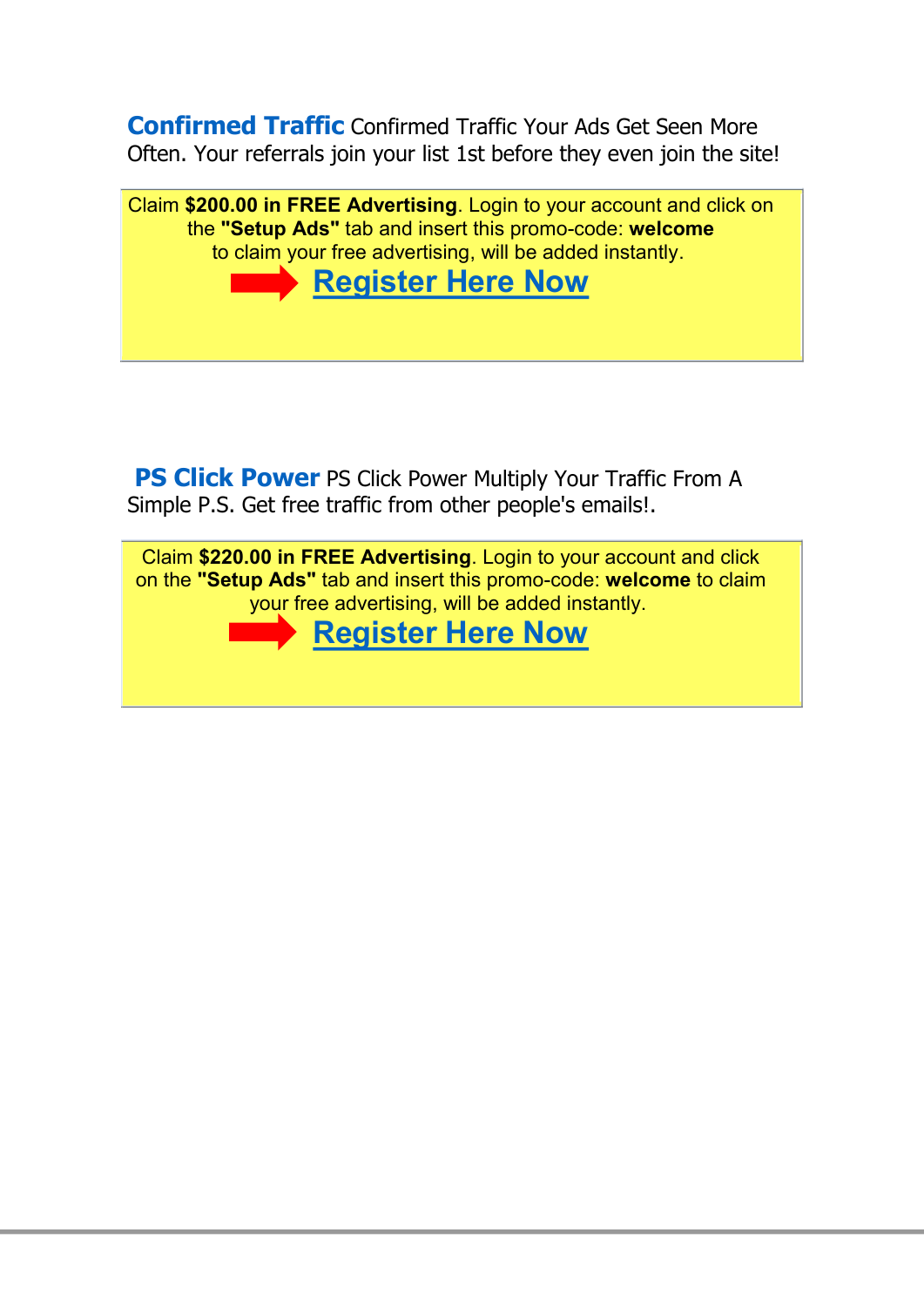# **[Cash In On Banners](http://cashinonbanners.com/?r=51089)**

Cash In On Banners Get Your Banners Displayed on Thousands Of Pages! You can Cash In On Banners - in a Big Way! Amazingly Powerful FREE Method of Generating Traffic!

An Endless Stream of Qualified Prospects!

**[Register Here Now](http://cashinonbanners.com/?r=51089)** 

# **[Leased Ad Space](http://www.leasedadspace.com/?aid=simkesrb)**

Leased Ad Space will deliver your ads on thousands of pages all across the internet. Simple, Fast, Effective Traffic. Get Your Real Human's Here.

**[Register Here Now](http://www.leasedadspace.com/?aid=simkesrb)**